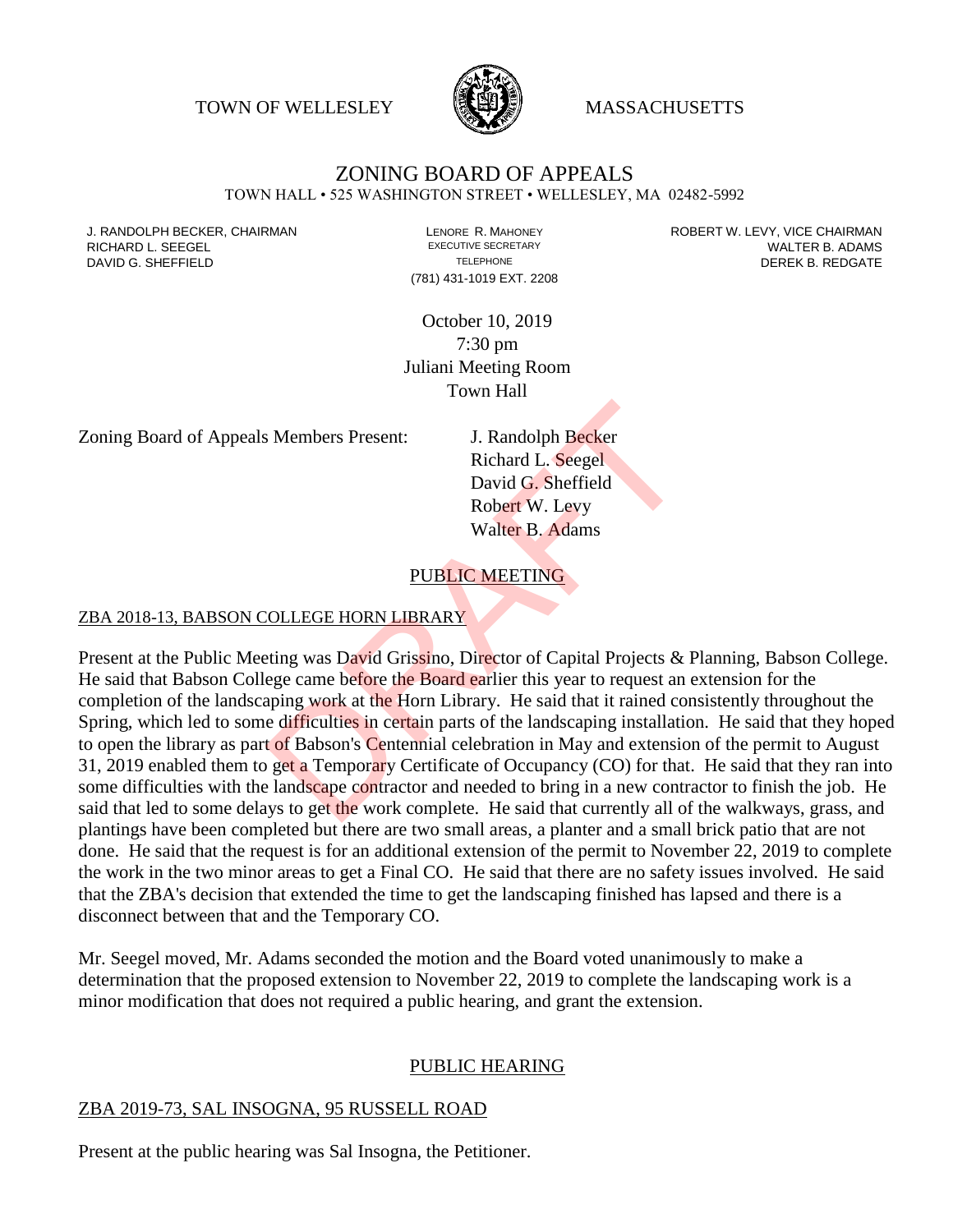Mr. Becker said that the request before the Board was for a special permit for condenser for a ductless heating and cooling system in the side yard setback in an area of the house that was already subject to a variance. He said that the Board's discussion at the previous hearing focused on the noise because, at the time there was no information in the package that was submitted about noise emissions. He said that the Applicant submitted information from his contractor that shows the heating and cooling sound pressure levels which, if compared the usual stand along compressor, are somewhat lower.

Mr. Insogna said that the information that he submitted shows that the condenser will be fairly quiet.

Mr. Sheffield said that since the property is located on the edge of a water site, noise carries rather easily where people's voices can carry across the pond. He said that the number of decibels that this unit produces is quite low. He said that it may be that if the Applicant received complaints after installation, he may need to put in a sound baffle on the pond side.

Mr. Becker said that the Board discussed at the previous hearing whether the action it would take would be to modify a variance versus granting a special permit/finding.

Mr. Sheffield moved, Mr. Seegel seconded the motion, and the Board voted unanimously to grant a special permit for installation of the condenser.

# PUBLIC MEETING

Mr. Levy said that the Board has been seeing more and more minor modifications of its previous decisions coming before the Board. He said that some of them are as a result of going before other town boards that require changes to be made. He said that it has generally been the Board's policy that ZBA be the last board to review the projects so that the it does not have revisit the petitions when other boards impose changes. He said that the standard for a minor modification is to correct a mistake, clerical or otherwise that happened in the original hearing. He said that the legal standard for a modification is not whether the Board would have made that decision at the original hearing. He said that the purpose of a public hearing is so that the members of the public can attend and can comment on matters that affect the neighborhood and the community at large. International Section 2.1 THE U.C. 375 LINDEN STREET The were David Himmelberger. Basic Marked Creating were paid Himmelberger.<br>
The said that some of them are as a result of going before the said that some of them are as

# ZBA 2019-70, BUILDRITE LLC, 375 LINDEN STREET

Present at the public hearing were David Himmelberger, Esq., and Michael Cremin, Manager, BuildRite LLC.

Mr. Himmelberger said that the request is for a minor modification that is the result of having gone back to the Historical Commission for approval of a waiver based on plans approved by ZBA at a public hearing. He said that the Historical Commission made a number of recommended changes, none of which impacted footprint or height. He said that the changes were aesthetic or cosmetic. He said that the Historical Commission did make some valuable recommendations, which the Applicant implemented. He said that they are currently seeking a determination that those modifications are minor.

Mr. Himmelberger said that, because they were coming back before the Board, they wanted to respond to Mr. Howlett, who is the abutter to west, regarding his concerns about drainage. He said that Mr. Howlett's property is down gradient from 375 Linden Street. He said that after the ZBA hearing, they met with Mr. Howlett and agreed to install a couple of yard drains and move infiltration systems away from his property. He said that it was not clear if that issue would have required the Applicant to come back. He said that they decided to include it in the request for minor modification.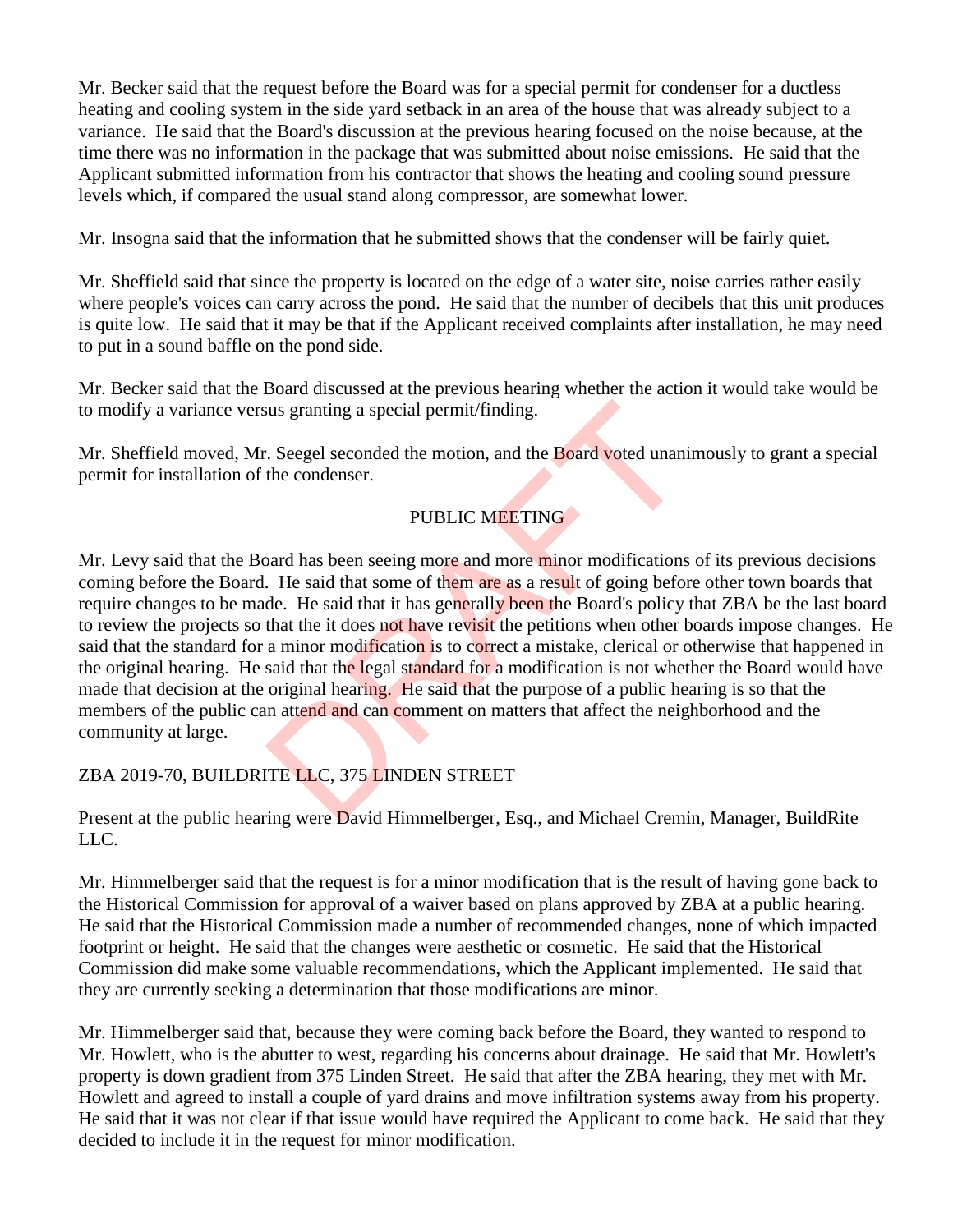Mr. Himmelberger said that the request is that the Board make a determination that the cosmetic or aesthetic changes are minor, and that the Board approve the modifications, and further that, the enhanced in ground drainage system is also a minor modification deserving of approval from the Board.

Mr. Levy asked for a description of the proposed changes. Mr. Himmelberger said that the pitch on the main gable on the front façade was increased from an eight to a ten pitch. He said that the doorway on the first floor was recessed from the plane with the two front windows. He said that a request was made to pull the door forward, even with the windows, within the farmer's porch. He said that the upper center window would be off-kilter and this would provide an opportunity to center all of the windows and door below. He said that it was recommended that the pitch of the shed dormer over the garage be slightly reduced to allow for slightly larger façade to accommodate six over six windows, complementary to the six over six windows on the main façade. He said that there was a request to remove an eyebrow roof over the garage doors and replace with a set of transom windows over the garage doors with two down barn lights to simplify the look. He said that the Architect on the Historical Commission was concerned about the blank wall on the front right lower façade that you would see while driving down Linden Street and asked that a window be added on the lower corner and bring it into alignment with a pre-existing window. He said that none of the changes impacted height, setback, or footprint. He said that it did add 64 feet of TLAG, 26 feet of which was in the front hallway with the door moving forward, and 38 feet in the attic space as a result of the pitch on the front gable. He said that, combined, these are minor modifications that significantly enhance the appearance of the house and make it less substantially detrimental to the neighborhood.

Mr. Himmelberger said that Mr. Howlett requested that the back right underground infiltration system be moved further away from his property line, centering it in the rear and also to move the front infiltration system further away from the left property line and a tree, and to install two yard drains which will collect any surface water from the yard and direct it into the underground infiltration systems. He said that Mr. Howlett sent an email to the Board that indicated his support for the modifications and the hope that they would be deemed minor and approved.

Mr. Seegel said that the Historical Commission did a good job with the architecture and the result is good. Mr. Adams said that the result is a benefit to the project and to those in the community who will observe it. He asked Mr. Himmelberger to describe the sequence of events so that he would have a better sense of how this all happened. Mr. Himmelberger said that the project initially went before the Historical Commission and was deemed to be preferably preserved, which then imposed a one year delay. He said that the Applicant then came to the **ZBA** for approval of a special permit to be sure that they could build what was proposed on the footprint. He said that after the special permit was approved, the Applicant went back to the Historical Commission seeking a waiver to build what had been approved under the special permit. He said that the Architect on the Historical Commission recommended changes to improve and enhance the façade and the Applicant agreed to make those changes, subject to coming back before the Zoning Board for its determination that the modifications are minor and its approval of those modifications. or footprint. He said that it did add 64 feet of TLAG, 20<br>or moving forward, and 38 feet in the attic space as a res<br>bined, these are minor modifications that significantly en<br>s substantially detrimental to the neighborho

Mr. Levy said that the proposed changes make it a better project and are insignificant with respect to Zoning issues. Mr. Adams said that the drainage issues were improved – encourage builders to address neighbors' concerns

Mr. Adams moved, Mr. Seegel seconded the motion, and the Board voted unanimously to make a determination that the proposed changes are a minor modification that do not require a public hearing, and approve the proposed changes.

### ZBA 2018-28, WAYNE & JAN JOHNSON, 11 FIFE ROAD

Present at the public meeting were Robert Ouellet, current owner, Francis Contracting, and Robert Eckert, purchaser of the property.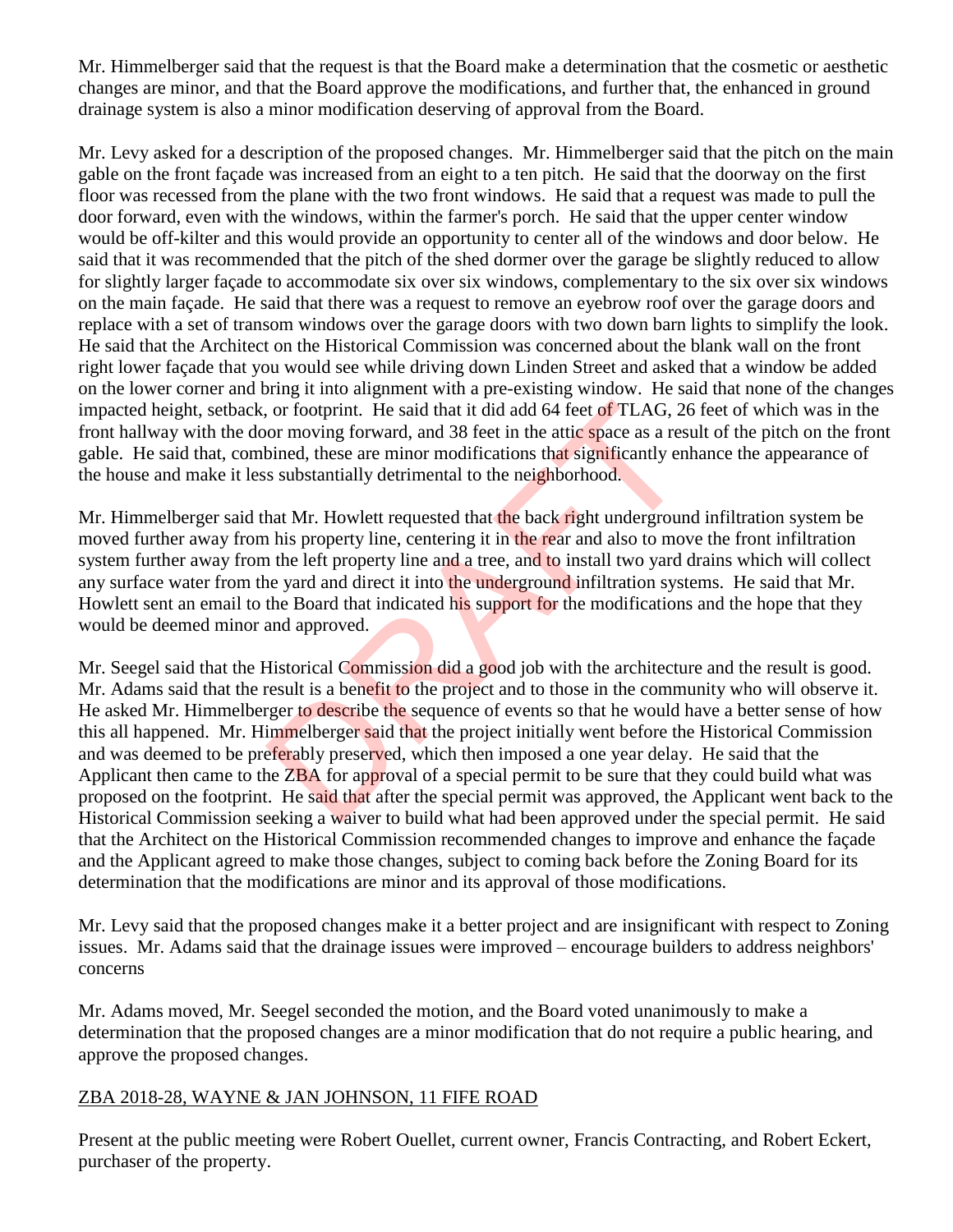Mr. Ouellet said that the request is for a minor modification for an extension of a deck at the rear of the property. He said that currently the property is compromised with respect to exterior egress and the limited amount of backyard. He said that, because of the depth of the property, it takes a substantial amount of stairs to get to the backyard. He said that the proposed change would give the owner outside space at the back. He said that it will not impede the neighbors because it is up against woods at the back.

Mr. Seegel asked if the proposed changes were shown to the neighbors. He said that his concern is that these are more than minor changes and should be shown to the neighbors. He said that this should be done at a public hearing.

Mr. Adams said that this is a significant change that warrants a public hearing. Mr. Ouellet said that he approached the Building Inspector prior to knowing whether this proposal would be eligible for a minor modification. He said that the Building Inspector recommended that the proposal come before the Board. He said that they were not aware of the other implications.

Mr. Adams said that it is a very challenging site. He said that there are enclosed screened porches on the property. He said that it may be possible to finish off the project now, as is. He confirmed that there is a second means of egress. He said that the owner can come back before the Board with a new request for a special permit. complete project without this – a very challenging site. He said that there are enclosed s<br>may be possible to finish off the project now, as is. He c<br>He said that the owner can come back before the Board v<br>project without this –<br>sting screened porch was

Mr. Levy asked if the existing screened porch was modified. Mr. Ouellet said that they made it smaller because of the setbacks at the rear.

Mr. Levy said that the Board does not necessarily object to what is being proposed but believes that it should be subject to a public hearing. Mr. Adams said that it will be important to share the ideas with the neighbors.

Mr. Adams moved, Mr. Seegel seconded the motion, and the Board voted unanimously to make a determination that the proposed changes are not minor modifications.

# PUBLIC HEARING

# ZBA 2019-78, STEPHEN MAIMONE, 9 GRANITE STREET

Present at the public hearing was Stephen Maimone, the Petitioner. He said that the house is currently nonconforming on the front left corner and the garage is nonconforming on the side and at the rear. He said that the proposal is to remove the garage and expand the house on the back and the right side, in compliance with setback requirements.

Mr. Adams said that the proposed setbacks will be very close to the maximum allowed on three locations. He said that, as designed, the proposed addition will not be nonconforming. He said that if it gets built incorrectly, the Petitioner would have to come back before the Board to seek relief for creating a new nonconformity. Mr. Maimone said that they are confident that it will be built to specifications. Mr. Adams said that the designer squeezed the addition in to meet the setback requirements.

Mr. Maimone said that proposed lot coverage will be less than the maximum allowed. Mr. Adams asked if TLAG calculations had been done.

Mr. Levy said that the two proposed curb cuts will need approval from DPW.

Mr. Adams said that the Board has to make a finding that the proposed construction will not be substantially more detrimental to the neighborhood than the existing nonconforming structure. He discussed concerns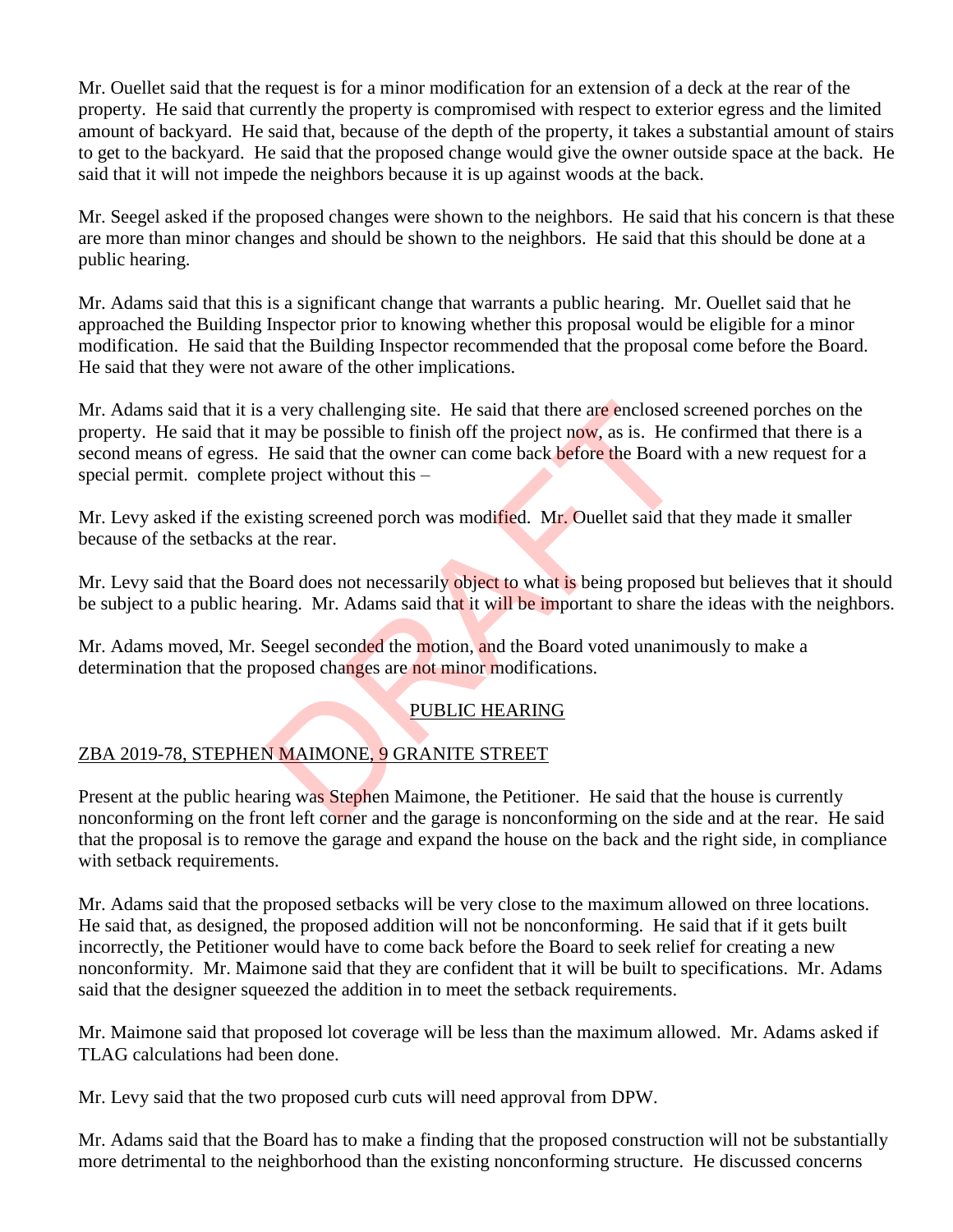about building the structure out to the maximum allowed, especially since the Board does not have any TLAG information to determine whether this would be under the threshold for Large House Review (LHR). Mr. Levy said that under the bylaw the project is exempt from LHR but the Board uses TLAG calculations anecdotally as guide for how the house fits in with the town's bylaw definition of large houses.

Mr. Levy read the Planning Staff recommendation.

Mr. Maimone said that he has approval from the Planning Board that the project is not subject to Demolition Delay.

The Board members said that they would like to see the TLAG calculations.

Mr. Seegel asked if Mr. Maimone had shown the proposed plans to his neighbors. Mr. Maimone said that he showed the plan to neighbors on the sides and across the way and there were no objections that he was aware of. He said that he would like to take down the garage that is close to the lot lines but he can keep it and renovate the house as it is.

Mr. Levy asked if there was anyone present at the public hearing who wished to speak to the petition.

Joanna Kaplan Lee, 12 Granite Street, said that she lives directly across from 9 Granite Street. She said that he biggest concerns are the number of trees that may be coming down and the proposed house seems large in a neighborhood of smaller homes. She read a statement from a neighbor who had concerns about the driveway. She said that the driveway appears to go right through where a utility pole is currently located. Mr. Adams said that the property owner will have to discuss relocation with the owner of the pole. Mr. Levy said that the Board will not be granting relief from the Tree Preservation Bylaw to the extent that it is applicable. was anyone present at the public hearing who wished to s<br>
in the Street, said that she lives directly across from 9 G<br>
in the number of trees that may be coming down and the pro-<br>
property owner will have to discuss reloca

Mr. Adams asked if the Applicant had spoken to Ms. Lee about the proposed plans. Ms. Lee said that she met Mr. Maimone and saw the plans online. She said that more than doubling the size of the house is substantial. She said that there is one tree in front of the house that will be taken down for road work and that will also impact her view.

Patrick de Fontnouvelle, 50 Summit Road, said that he is an immediate abutter. He said that his wife spoke with Mr. Maimone on more than one occasion. He said that they appreciate that the existing garage will be coming down. He said that his understanding is that, other than the existing 14.7 side yard setback on the house, the proposed structure will meet the setback requirements. He said that size is a concern relative to the other houses in the immediate vicinity. He said that it is hard to assess visually what a calculation of 3,400 square feet means.

Mr. Seegel said that he was concerned about the increase in size. He said that there will be a partially finished basement with 1,000 square feet of additional space. He said that the Board will need to see a TLAG Affidavit to see how much of that space will be exempt.

Mr. Levy said that he would like to see a Tree Plan.

Mr. Seegel said that he is very concerned about building right up to the setbacks. He said that if they miss, they may have to take it down. He said that the Petitioner should consider reducing the size of everything slightly.

Mr. Adams said that if the Petition is continued, the Petition could get more information about relocation of the utility pole.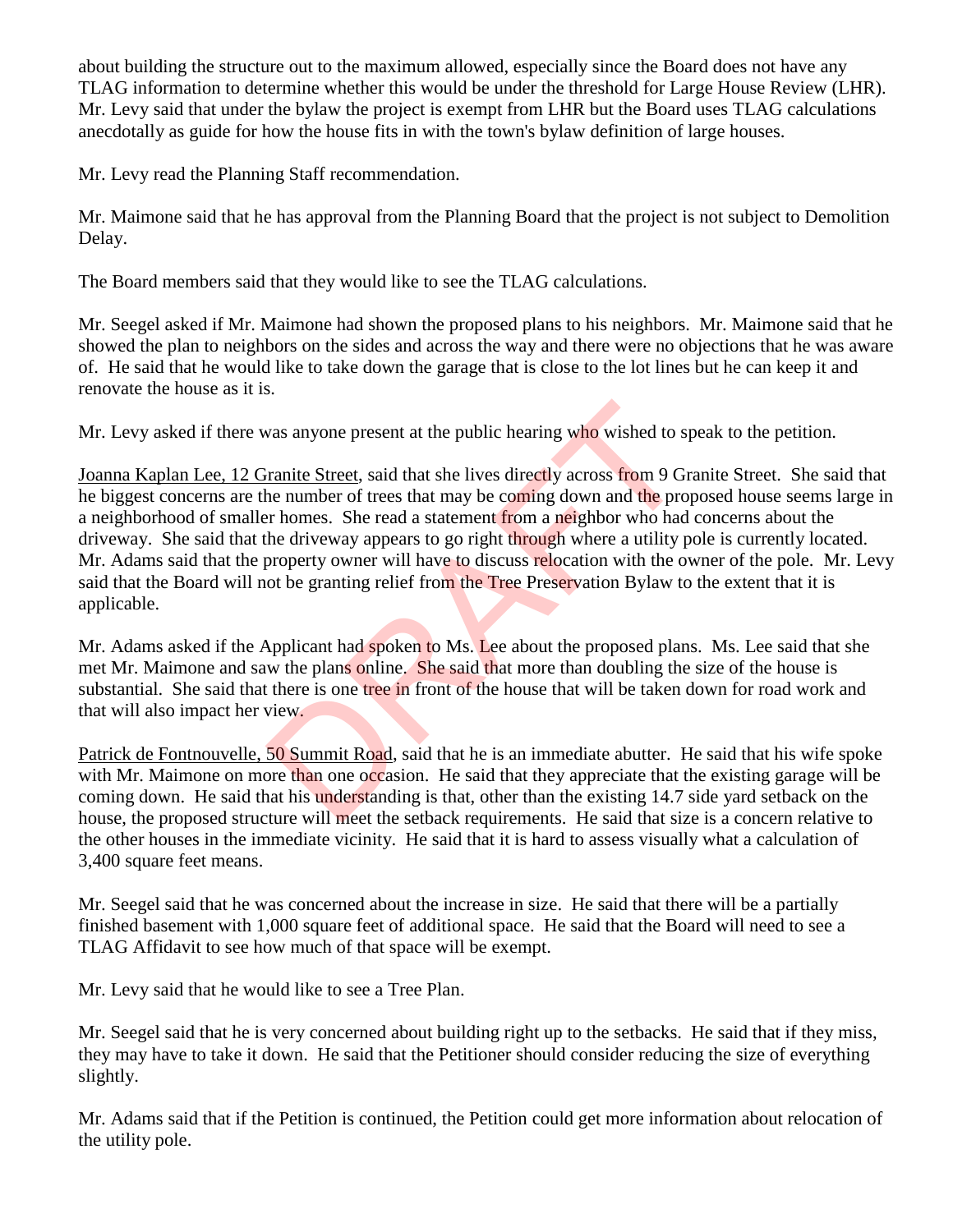Mr. Levy said that the Board would like to see TLAG calculations and a Tree Plan. Mr. Seegel said that the plot plan should show the location of the utility pole.

The Board discussed options for moving ahead with the petition. Mr. Maimone requested that the petition be continued to November 7, 2019.

Mr. Adams moved, Mr. Seegel seconded the motion, and the Board voted unanimously to continue the petition to November 7, 2019. Mr. Levy asked that the Planning Board determination for Demolition Delay be submitted.

## ZBA 2019-79, YVETTE BJORK, 38 WHITTIER ROAD

Present at the public hearing were Yvette Bjork, the Petitioner, and Michael Hally, Architect.

Ms. Bjork said that she and her family moved here two years ago. She said that they love where they live and they love their house. He said that they need to make some slight modifications. She said that they spoke with the abutting neighbors about potential changes. She submitted letters of approval from the abutting neighbors.

Mr. Hally said that it is a nonconforming lot with a nonconforming structure. He said that the proposal is to build a modest second floor addition over an existing first floor bump out on the house. He said that on the second floor, they would like to add a bath and closet to **be**droom 3 where it is close to the lot line. He said that the first floor is 9.4 feet setback and they will pull the second floor back a bit and continue all the exterior trim and siding details that are on the existing house. eighbors about potential changes. She submitted letters and about potential changes. She submitted letters and monoconforming lot with a nonconforming structure. He like to add a bath and closet to bedroom 3 where it is cl

Mr. Adams said that there is a significant screening of large trees on the property. He said that because the trees are evergreen, the neighbor will probably not be aware of the addition, even in the winter. He said that it was good that the second floor addition was set back a bit and not encroaching more than they have to.

Mr. Levy said that the property was subject to a prior special permit that was granted in 2013. Ms. Bjork said that they moved in 2017. She said that the special permit was for the garage.

Mr. Levy asked who installed the air conditioning units. Ms. Bjork said that they were existing when they moved into the house. Mr. Levy said that the units appear to be within the setback and he did not see any approvals for them.

Mr. Levy read the Planning Board recommendation.

Mr. Levy asked if there was anyone present at the public hearing who wished to speak to the petition.

Mr. Seegel moved, Mr. Adams seconded the motion, and the Board voted unanimously to grant a special permit for a second story addition, as shown on the plan, and make a finding that the proposed structure shall not be substantially more detrimental to the neighborhood than the existing nonconforming structure.

# ZBA 2019-80, OAK STREET HOLDINGS LLC, 25 OAK STREET

Present at the public hearing was Victor Corda, Oak Street Holdings LLC, the Petitioner. He said that he had some discussions with a neighbor and she expressed a preference to reorient the house to the original orientation. He said that he had his engineer draft what it would look like. He said that he is comfortable making the change. Mr. Levy said that the Board would have to review the revised plans at a subsequent public hearing.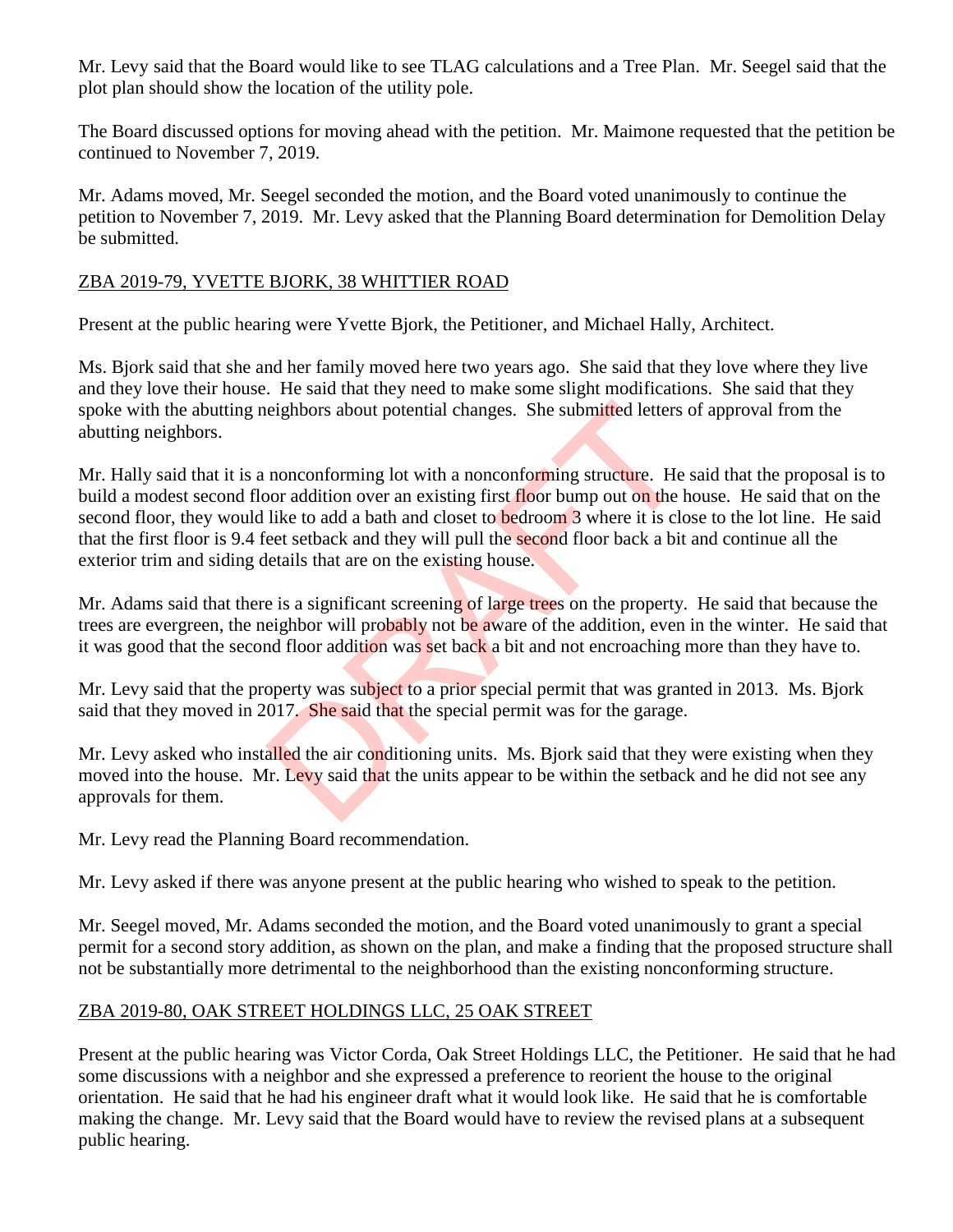Mr. Adams discussed the Zoning Bylaw and town houses in a General Residence District. He said that the requirement is 7,000 square feet per unit. Mr. Corda said that the bylaw allows for a duplex in a General Residence District. He said that he has previously built by right duplexes in the vicinity on 10,000 square foot lots. Mr. Seegel asked what is currently on the property. Mr. Corda said that it is a single family that is surrounded by single families and multi-families. Mr. Adams said that two-family dwellings are allowed in the General Residence District but there are standards for two-families that do not apply to single families. Mr. Corda said that he has a right to create a two-family dwelling in the General Residence District. Mr. Adams referred to Section IV of the Zoning Bylaw. Mr. Corda said that he built six units on 10,000 square foot lots two years ago. He said that one of them replaced a single family house and the other was on a lot that he subdivided to two lots, by right. He said that he built three duplexes of six units by right. He said that the requirement for 7,000 square feet per unit applies to more than two dwelling units. He said that he is before the Board because the lot does not have proper frontage and is a pre-existing nonconforming lot.

Mr. Adams said that one of his concerns is whether having two units on a pork chop lot is more detrimental than having a single unit.

Mr. Seegel said that the table that Mr. Adams was referring to in Section IV of the Zoning Bylaw applies to town houses of three or more units. He said that what is allowed is any purpose authorized in a Single Residence District or a two-family dwelling, so it is a matter of right.

Mr. Seegel said that there are a lot of issues with the pork chop lot. Mr. Corda said that the split use driveway is approximately 20 feet wide for use by 25 Oak Street and the property behind it, with 9.9 feet per side. He said that it was laid out in the deed that way. He said that the lot is almost 12,000 square feet.

Mr. Seegel confirmed that the legal frontage is 9.9 feet. He said that the Board received a letter of objection from a neighbor who was concerned about the expanded footprint and driveway, proximity to town houses at 19A and 19B Oak Street, increased lot coverage, and too large at twice the existing size.

Mr. Corda said that the proposed structure is not much bigger than the existing house. He said that the proposed duplex is a duplication of the ones that he built on the corner of Linden and Curve Streets. He said that they were built on 10,000 square foot lots with no extra square footage. He said that the proposed structure will have more than a 40 foot back yard. able that Mr. Adams was referring to in Section IV of the<br>nore units. He said that what is allowed is any purpose a<br>wo-family dwelling, so it is a matter of right.<br>are a lot of issues with the pork chop lot. Mr. Corda sai<br>

Mr. Seegel asked how many garages will be built. Mr. Corda said that there will be a one-car garage for each unit in the middle.

Mr. Levy said that the Planning Board raised the issue that General Residence Districts are not currently included in Large House Review (LHR). He said that the Planning Board advised that a proposed amendment to the bylaw to establish a maximum TLAG of 3,600 square feet in a General Residence District has been advertised. He said that if the bylaw amendment is approved, it is retroactive to the date of advertisement. Mr. Corda submitted a letter from Maura Healy, Attorney General that states that the amendment does not go into effect until it is voted for approval at Town Meeting. He said that he spoke with Michael Grant, Building Inspector about this and Mr. Grant agreed with the Attorney General's interpretation. He said that he was waiting to see what the outcome of the conversation with Mr. Grant was before proceeding. He said that he had already purchased the property when the citizen's petition was filed.

Mr. Seegel read the note from the Attorney General regarding G.L. c. 40 § 32. Mr. Levy said that the Board will look into G.L. c. 40 § 32. He said that the purpose of the law is to not create a rush when people oppose Zoning amendments. He said that the Applicant is coming before the Board for a special permit under Section 6, which under the Zoning Bylaw, is exempt from LHR. He questioned whether the proposal will be a change to a single family dwelling.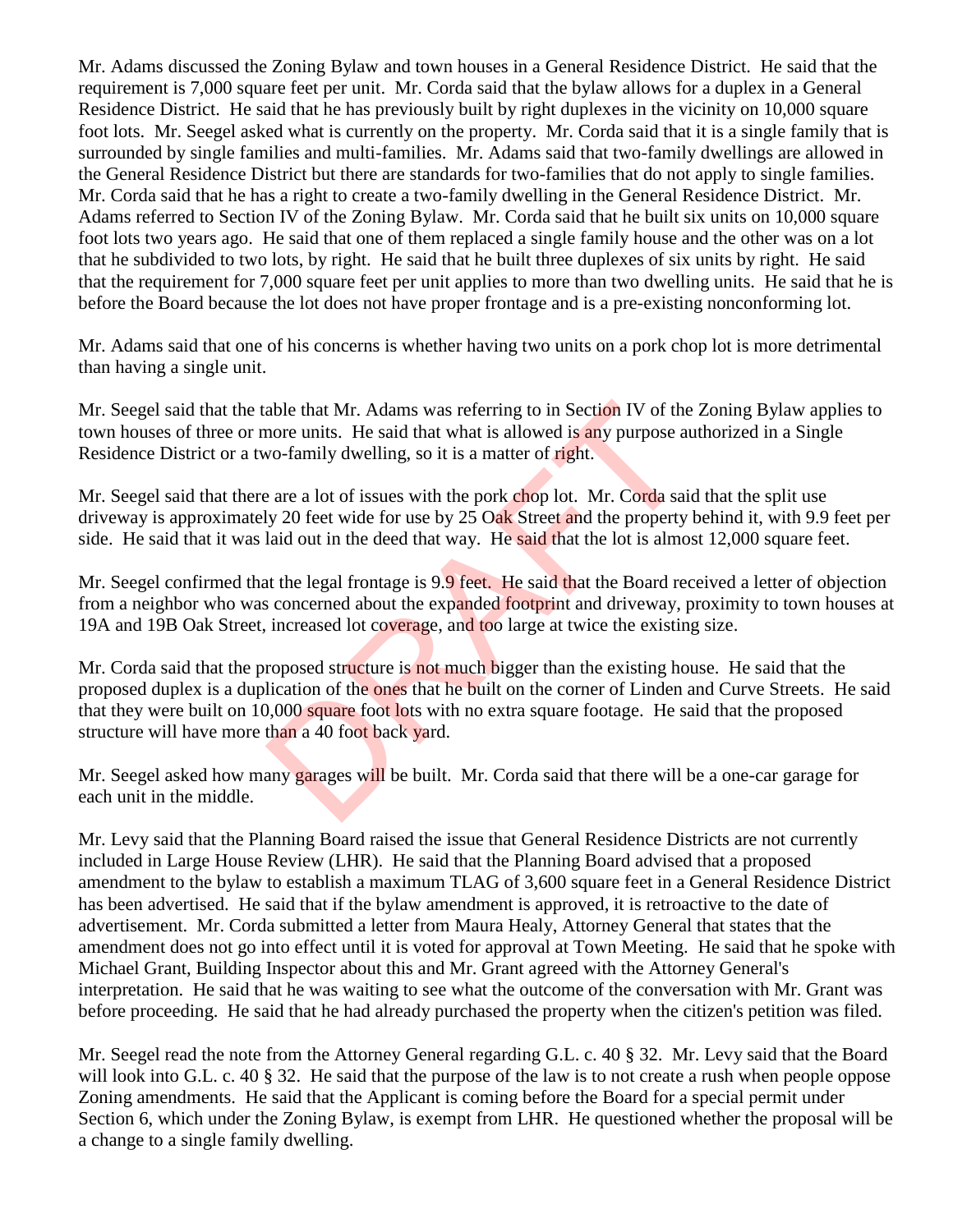Mr. Adams questioned whether the Board has the right to approve a change of use from a single family to a two-family. Mr. Levy said that it is an allowed use but gets to the question of whether it is substantially more detrimental.

Reid Parker, 19C Oak Street, said that he has been a Wellesley resident for approximately 16 years. He said he has lived at 19C Oak Street for 10 years. He said that the first that he heard of the petition was when he received a postcard two weeks ago. He said that he just viewed the revised plans.

Mr. Parker said that he has two areas of concern, one is the overall size and utility of the site and the other is the environmental impact. He said that it is a nonconforming site for a reason. He said that it is a pork chop piece with a lack of frontage and no buffer. He said that three or four of the units where he lives have back yards abutting 25 Oak Street. He said that this particular site is surrounded by existing homes in every direction. He said that there is no natural buffer. He said that eight owners will be directly impacted by this development. He said that the property will go from an existing family home to a property that has three bedrooms, an office with a window, and a loft area. He said that even though it is three bedrooms, it is almost configured to have five bedrooms per each unit. He said that is a very intense use on a small lot. He said that on the original plan, the expanded footprint of the building, the driveway and the back yard made this property substantially closer to the neighbors. He said that in addition to the utility, the amount of people, the amount of bedrooms potentially for each of the two units, the proximity to all of the homes, he is concerned about how the site will work, the number of trees that may be taken down, increased impervious surface, the sight lines and the visibility of the lights at night. He said that there are ten to twelve homeowners who view this as detrimental to the benefit of one developer.

David Himmelberger, 387 Linden Street, said that his understanding is that what was submitted was for the Board's determination on a special permit for two town houses. Mr. Adams said that the Petitioner characterized the proposed structure as a two-family dwelling. Mr. Himmelberger read the description of town house in the Zoning Bylaw. He said that, according to his reading of the plan, this is a defined town house as opposed to a two-family dwelling, as defined in the Zoning Bylaw. He said that under the General Residence bylaws, town houses are only allowed if they are three or more in number. He said that because this is not three or more units but it is a town house, it is not permissible under General Residence District. blan, the expanded footprint of the building, the driveway<br>y closer to the neighbors. He said that in addition to the throms potentially for each of the two units, the proximi<br>site will work, the number of trees that may b

Mr. Seegel said that this is a two-family dwelling that may have the same characteristics as a town house. He said that there is one dividing wall and each side is two plus stories. Mr. Himmelberger said that is defined in the Zoning Bylaw as a town house. He said that a two family has an upstairs and downstairs. He said that a side by side is a town house under the bylaw.

Mr. Himmelberger discussed the pending citizen's petition. He said that he was involved by representing the citizens who brought the petition. He said that there is a pending petition that will come before the Annual Town Meeting in March that says that in a General Residence District, for lots between 10,000 and 15,000 square feet, the maximum TLAG permissible is 3,600 square feet. He said that it is not that it is subject to LHR but that the metric of TLAG is used as a limit of size of what can be built in the General Residence District. He said that the bylaw change is pending and under Chapter 40A, Section 6, it serves to retroactively apply to no building permit being issued unless it is in compliance with future bylaw changes back to the first date of publication. He said that he had not seen the note from the Attorney General but to his knowledge the Attorney General does not have the ability to overturn a statute. He said that the statute is clear. He said that the reason for the retroactivity to notice of publication is to avoid a rush to create lots before a Zoning bylaw change. He said that this lot was created a week before the town changed the Zoning Bylaws that require frontage. He said that this is an example of what happens if it is not retroactively applied. He said that the statute was put in place after the town put in frontage requirements.

Mr. Himmelberger said that he believes that it is a town house. He said that a town house may contain two dwelling units but is not a two-family dwelling, as defined in the bylaw. He said that unless there is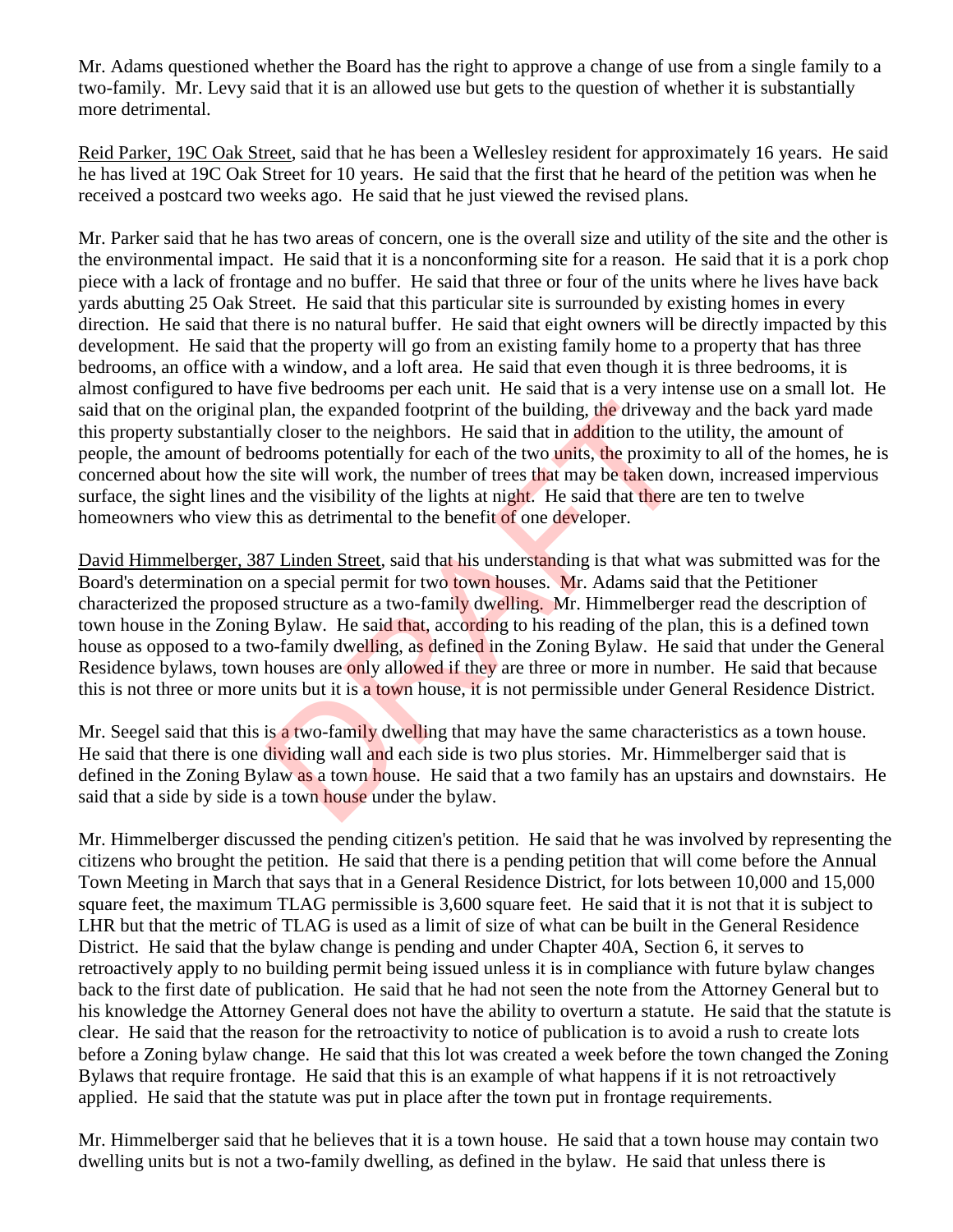adequate land to build three town houses, you cannot build town houses in a General Residence District. He said that he believes that the town houses that were built at Curve Street are three units. Mr. Corda said that that are built on three separate 10,000 square foot lots.

Mr. Levy asked Mr. Himmelberger about his understanding of LHR affecting lots in General Residence Districts. Mr. Himmelberger said that LHR only applies to Single Family Residence Districts. He said that the proposed bylaw only takes from LHR the method that TLAG is derived and applies that calculation to General Residence Districts and says that if you have a lot in the General Residence District between 10,000 and 15,000 square feet, the most that you can build is 3,600 square feet, as measured by TLAG calculations.

Mr. Seegel read the definition of Detached Dwelling in the Zoning Bylaw. He said that a detached dwelling can have two units. Mr. Himmelberger said that the bylaw talks about a dwelling in the singular. He said that the proposed structure will not have open space on the party wall, and that is what makes it a townhouse. He said that the town may have differentiated between town houses and two-family homes because a twofamily home, by and large, looks like a single family home with a top and a bottom. He said that a town house looks like a row house and the town did not want to encourage row houses. Mr. Levy questioned why the town would allow three and not two town houses. Mr. Himmelberger said that there would be more land, 7,000 square feet per unit.

Mr. Seegel said that the Board should request an opinion from Town Counsel. He said that he did not see how the two things fit together.

Mr. Corda said that he spent a substantial amount of time going over the plans with Michael Grant, Building Inspector. Mr. Adams said that when someone questions Mr. Grant's opinion, they come to the Zoning Board.

Mr. Levy said that the Board would need to see the revised plans.

Mr. Levy asked if there was anyone present at the public hearing who wished to speak to the petition.

Paula Carens, 15 Oak Street, said that she lives in the Oak Place Town House Condominium Association. She said that there are five owners who abut this property. She said that she did not meet Mr. Corda until today. She said that she did not think that there was any outreach to the neighbors. Mr. Levy said that the Board encourages applicants to speak to the abutters but there is no requirement that they do that. ee and not two town houses. Mr. Himmelberger said that<br>t.<br>Board should request an opinion from Town Counsel. He<br>gether.<br>ent a substantial amount of time going over the plans with<br>id that when someone questions Mr. Grant's

Mr. Levy read the Planning Board recommendations.

Mr. Levy asked if trees will be taken down. Mr. Corda said that a few unhealthy trees will be taken down. He said that is shown on a plan.

The Board discussed continuing the petition to December 5, 2019 or allowing the petition to be withdrawn without prejudice.

Mr. Levy said that the legal or factual issue for the Board is whether the proposed development will be substantially more detrimental to the neighborhood than the existing dwelling. He said that the neighbors seem to think that it is. He said that it is good evidence when the Board hears numerous objections from neighbors that this is not a proper project. He said that Mr. Corda may want to consider making this smaller or go down to a single family.

Mr. Corda said that, except for the neighbor directly in front and in back of the property, the properties to the left and right are multi families. Mr. Levy said that this is a unique lot. Mr. Corda said that the lot is private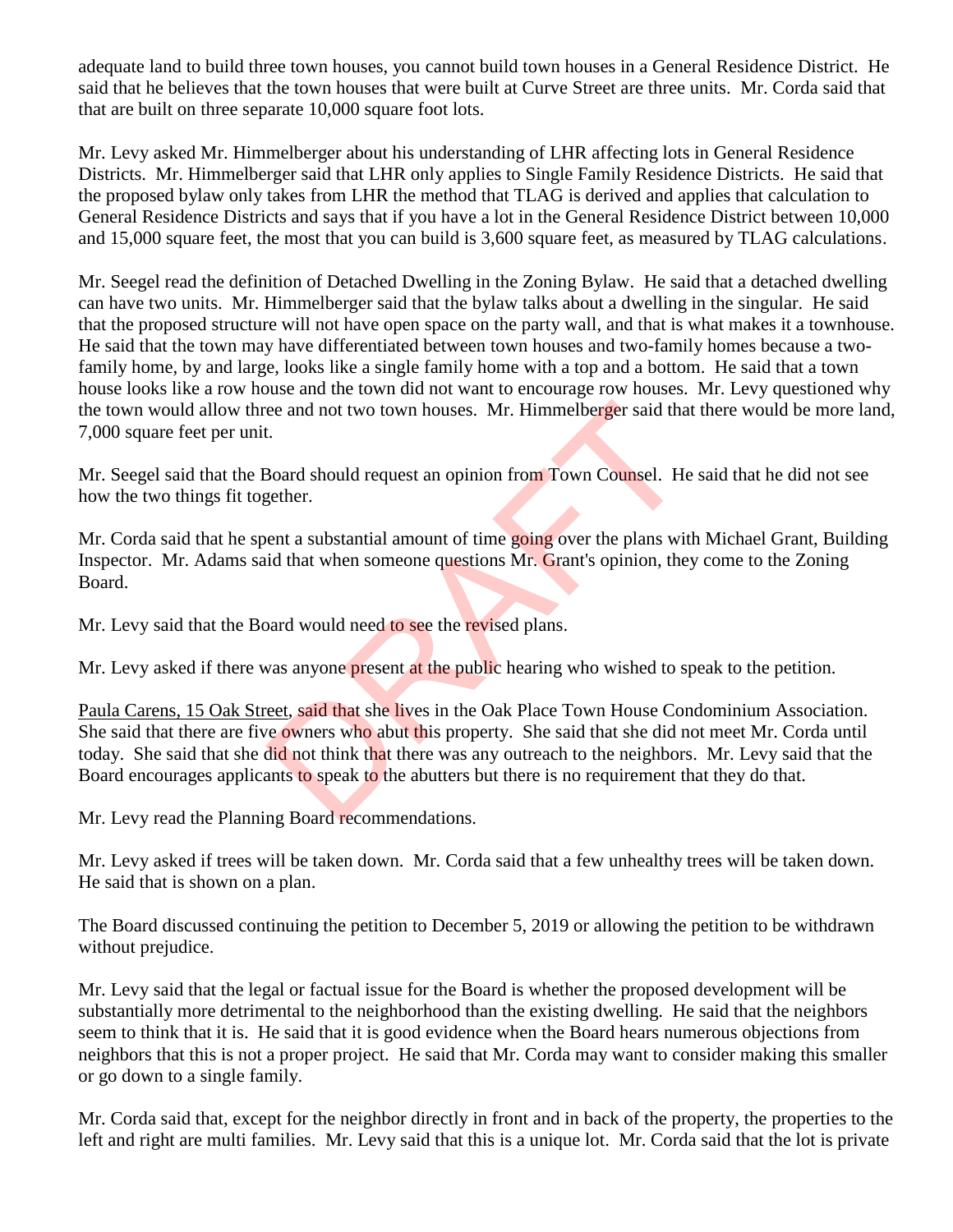and tucked away. He said that the lot is almost 12,000 square feet and has more open space than a normal 10,000 square foot lot. Mr. Levy said that the neighbors are claiming that this will impinge on their privacy.

Celeste Guarnieri, 23 Oak Street, said that her property sits in front of 25 Oak Street. She said that she spoke with Mr. Corda about positioning of the building and shifting it towards the right of way. She said that she shares Mr. Parker's concerns about scale, size, and privacy. She said that she is pleased with the change of position of the building from the standpoint of the driveway going along the side of her property as well as the right of way. She said that it seems like it is very busy. She said that she lives in the house that was built in 1952 by her grandparents. She said that she has been part of that neighborhood her entire life and she plans to be for the duration. She said that it means a lot to her what will go onto this particular lot. She said that she wants to work with the builder to try to find something that will fit and create a sense of neighborhood. She said that the residential setting is very important to her. She said that her preference is that it will be a single family. She said that condominium units seem to be popping up and changing the charm and setting of Oak Street, which has evolved. She asked that consideration be given to the position of the property. She said that she likes the idea of repositioning it to the right of way so that there is not the light spillage and busyness alongside her property, as well as having the right of way down that side. She said that she would like to see something put on the property that will speak to all of the concerns that Mr. Parker discussed. She said that she would like to have more information about the landscape so that she can see what the privacy border will look like as well as the greenspace.

Mr. Seegel said that Mr. Corda should think in terms of the mass and height of the building. He said that he was concerned about having a third floor occupied. He said that, in listening to the concerns of the neighbors, the higher that the building goes up, the more light spill there will be on neighboring properties. He said that Mr. Corda may want to consider withdrawing without prejudice and redesigning. Mr. Corda said that he would prefer to continue the petition. o see something put on the property that will speak to all<br>id that she would like to have more information about the<br>ler will look like as well as the greenspace.<br>Corda should think in terms of the mass and height of the<br>i

Mr. Levy said that a landscape plan should be submitted that shows proposed screening. Mr. Corda said that he can submit a landscape plan. He said that there is barely any landscaping on the property now. He said that he will take down a couple of unhealthy trees. He said that he will be replacing nine inches of trees. He said that it is a fairly open lot with little shrubbery on it now. He said that he has a plan from an arborist.

Mr. Adams moved, Mr. Seegel seconded the motion, and the Board voted unanimously to continue the petition to December 5, 2019.

### ZBA 2019-81, BRAD WERTHEIM, 32 BOULEVARD ROAD

Present at the public hearing were David Himmelberger, Esq., and Kent Duckham, Architect, and Brad Wertheim, the Petitioner.

Mr. Himmelberger said that Mr. Wertheim and his wife have lived at 32 Boulevard Road for five years. He said that the request is for a special permit to raze and reconstruct a pre-existing nonconforming house on a nonconforming lot of 6,080 square feet in a 10,000 square foot district. He said that the proposed house will not have setbacks any worse than the existing setbacks of 9.9 feet on the right side and 12.6 feet on the left side. He said that the lot area is 1,692 square feet and will be reduced slightly to 1,675 square feet, which is also a nonconformity. He said that the 1935 home went through Historical Commission Demolition Review and was deemed not preferably preserved. He said that the home was reviewed by the Wetlands Protection Committee (WPC) because it is within the 200 foot riverfront buffer. He said that an Order of Conditions was voted on October 3, 2019 and was issued on October 9, 2019. He said that the house is designed to complement the architectural style of many of the houses on the street. He said that it was purposely kept short at 29.5 feet. He said that it is an exceptionally narrow lot at 60 feet wide. He said that three letters were submitted from each of the abutters. He said that the abutters are present at the public hearing to offer their support for the project.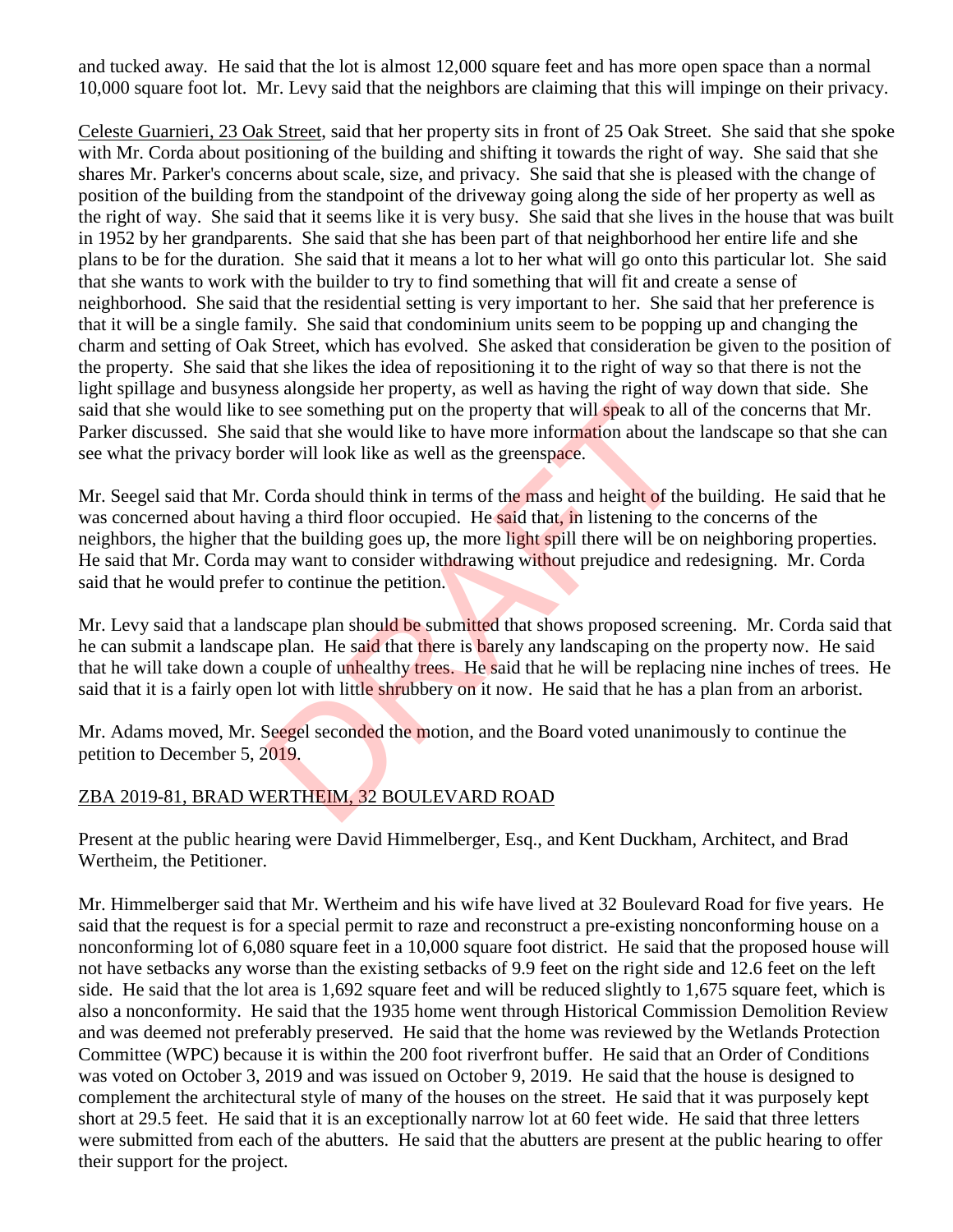Mr. Seegel discussed tear downs on undersized lots and requirements for setbacks and lot coverage. He questioned whether this petition should be for a variance. Mr. Himmelberger referred to the two step process in Section 17 of the Zoning Bylaw for proposed changes to nonconforming structures. Mr. Levy said that the bylaw discussed alterations or additions and this is a replacement structure. He said that the goal of zoning is to try to make things more conforming. Mr. Himmelberger said that it has been the practice of the Board to determine that if it is not in compliance, it is not substantially more detrimental to the neighborhood.

Mr. Adams said that this lot is 60 feet in the front and 55 feet in the back, which would only allow a house that is 17 feet wide, absent a variance. He said that his perception is that the Board has granted special permits for properties that are teardowns. He said that the Board does encourage people to make the new structures as conforming as possible. He said that on a lot this small, it is hard to do that.

Mr. Himmelberger said that it is a change to the nonconforming dwelling and the Board has read that in the past that if cannot be compliant with the Zoning Bylaw, it goes to the next step, which is a finding of whether the proposed structure will be substantially more detrimental to the neighborhood than the existing nonconforming structure.

Mr. Levy questioned whether you lose grandfathering if you tear the house down. Mr. Adams said that the Board has not found that when it has been the case of an undersized lot. Mr. Seegel said that he could support the petition as a special permit/finding.

Mr. Himmelberger said that the Planning Board made two comments in their recommendation that he wanted to address. He said that a concern was that the riparian setback did not jibe with the Town's GIS mapping system. He said that he raised that concern with the surveyor. He said that he believes that the Planning Board misread the plan. He said that the riparian boundary is at the back of the house. He said that the words, "200 Foot Outer Riparian", are outside of the zone and he believes that the Planning Board thought that was the zone because the town shows it going midway through the house. He said that the Petitioner's plan actually shows more of the area in the zone than the GIS. ill be substantially more detrimental to the neighborhood<br>there you lose grandfathering if you tear the house down.<br>when it has been the case of an undersized lot. Mr. Seeg<br>special permit/finding.<br>hat the Planning Board ma

Mr. Himmelberger said that the Planning Board had a concern about further reducing the footprint to eliminate the nonconformity. He said that was part of the trade off in building height. He said that the neighbors much prefer a lower building. He said that they could put the 152 square feet up in the attic but it would be a taller building. He said that the Petitioner believes that this is a beautifully designed building that is very complementary to the neighborhood. He said that the TLAG will be 3,045 square feet. He said that there is strong support of the neighbors for the project. He said that in every case, they have lessened the setback by a little amount, and the house is pushed back from its existing location so it has a nicer appeal to the street with a farmer's porch. He said that the request is that the Board make a determination that the proposed structure will not be substantially more detrimental and otherwise deserving of a special permit.

Mr. Levy said that he did not see any air conditioning compressors on the plans. Mr. Himmelberger said that they are shown on site plan at the right rear. Mr. Seegel said that the condensers are not in the setback.

Mr. Adams said that it is a nice design but the plans are hard to read.

Mr. Levy asked if there was anyone present at the public hearing who wished to speak to the petition.

Alyssa Mickle, 31 Boulevard Road, said that her house is to the right of 32 Boulevard Road, as you face the house. She said that she sent a letter of support. She said that the proposed design is in keeping with the current aesthetic and scale of the neighborhood. She said that it is a vast improvement over what happened at 35 Boulevard Road